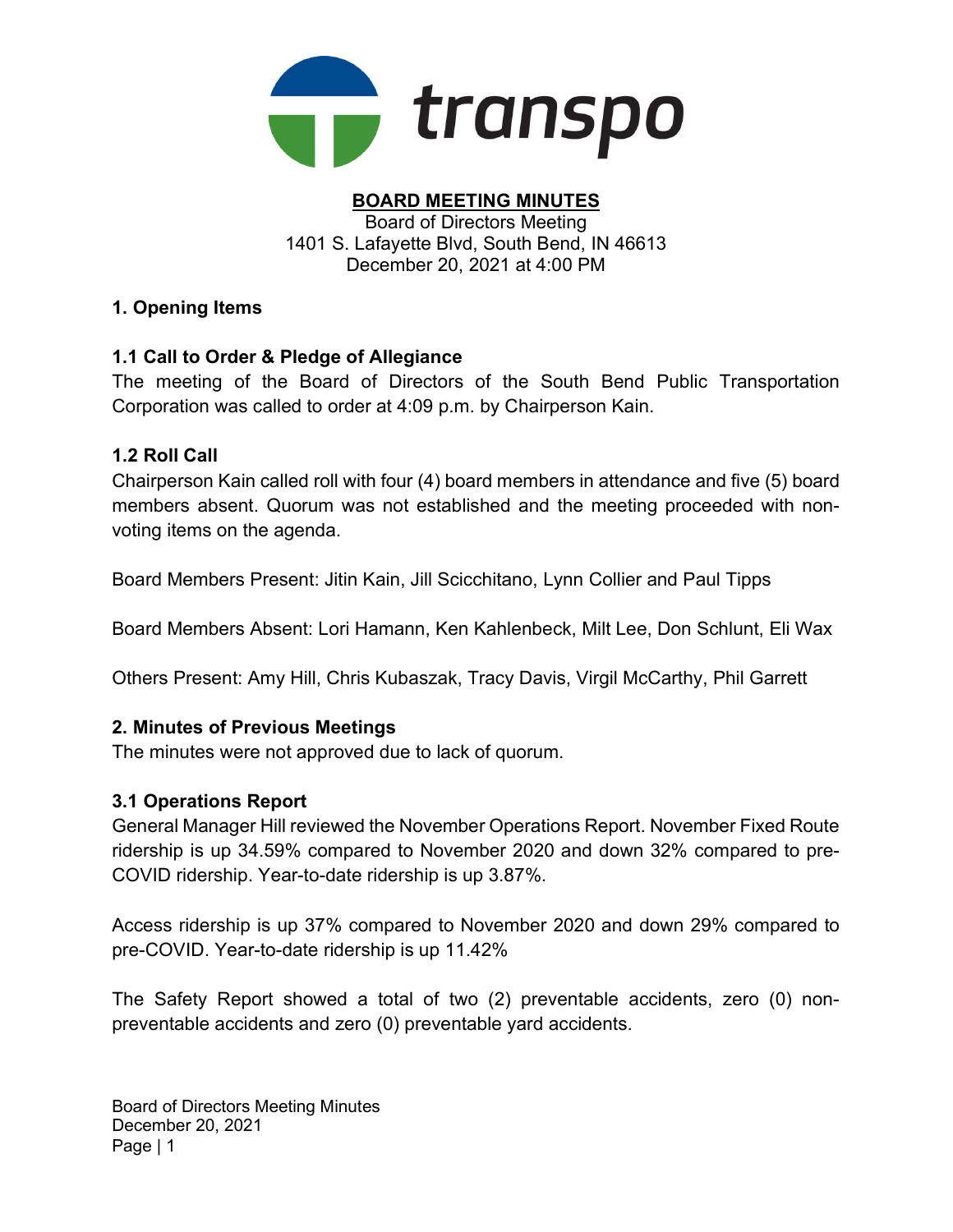The Passenger Service Reports were reviewed noting four (4) fixed route reports received with three (3) unsubstantiated and one (1) being monitored for future action. There was one (1) unsubstantiated Administrative PSR.

The full report was included in the board packet.

# 4.2 Finance Report

Controller Kubaszak reviewed the Finance Report noting Passenger Revenue is up due to the quarterly billings to the area colleges and universities. He also noted the City of South Bend has purchased over \$36,000 in bus passes for the year.

The notice of the second property tax installment was received. The installment is above budget and will assist with offsetting the decrease in the Local Income Tax for 2022.

He reviewed the positive cash forecast, noting this should hopefully be the last year for the Tax Anticipation Warrant.

Labor expense was under budget for the month of November, but overtime will be up for December due to employees out for illness, vacation and open positions.

Member Tipps asked about the \$98,000 under receivables and Controller Kubaszak reviewed the expected payment timeline.

The full report was included in the board packet.

## 3.3 Human Resource Report

Director Davis reviewed the HR report highlighting the open positions. Transpo recently held two Employment Open Houses; however, attendance was low. Interviews have been on-going and several candidates have been identified to start training in January.

She noted Open Enrollment for health insurance benefits was recently completed. General Manager Hill also stated that health insurance premiums will remain flat for 2022 with no increase to Transpo or the employees.

The full report was included in the board packet.

## 3.4 Maintenance Report

Board of Directors Meeting Minutes December 20, 2021 Page | 2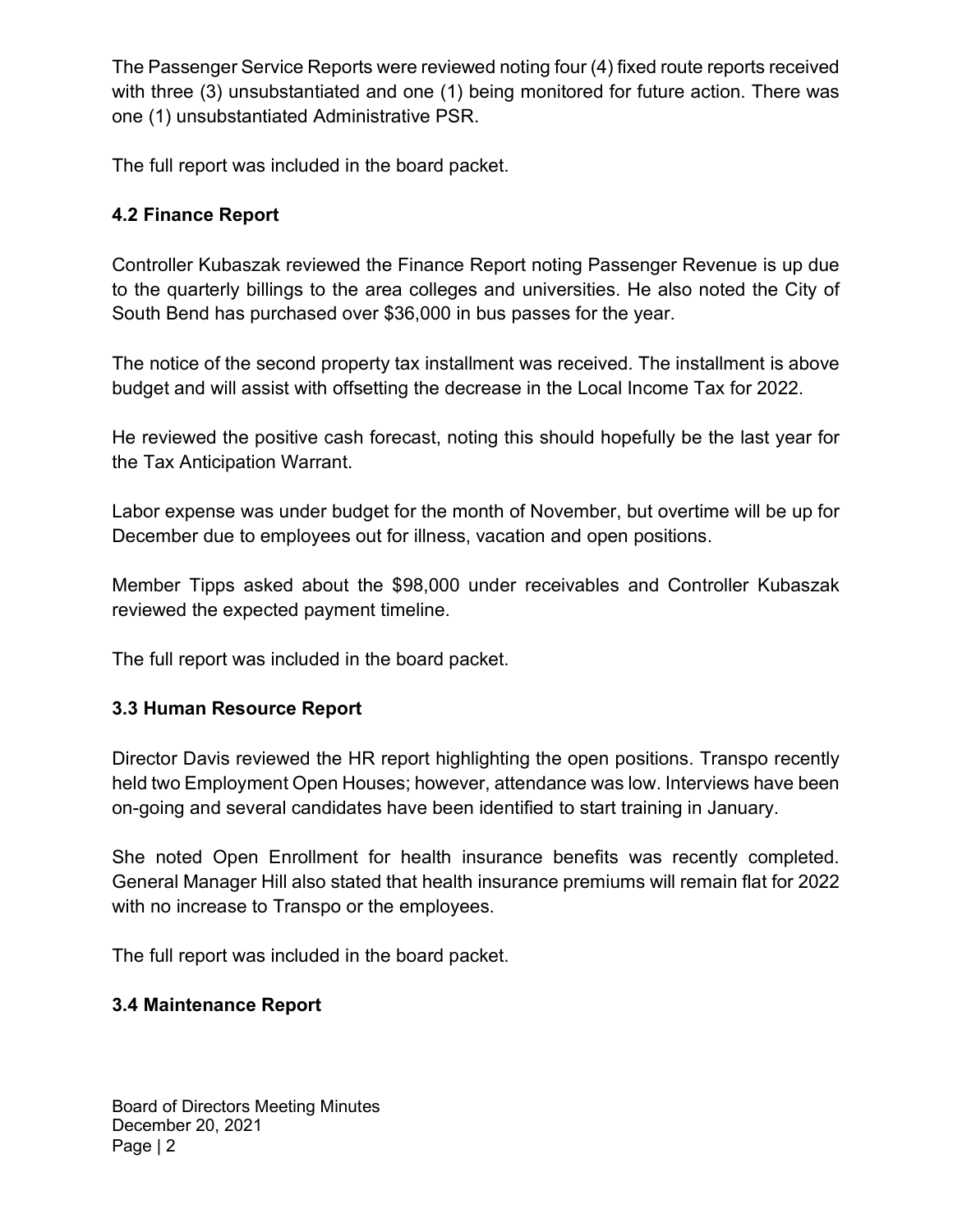Director McCarthy reviewed the Maintenance Report noting there were 49 preventative maintenance inspections completed 98% on-time. There was one oil change that was completed early.

The radio tower equipment ship date is scheduled for January and the contract from the replacement of the doors and locks at South Street Station was just received. The internal review of the camera system proposals has been completed and he is now working on ordering radio equipment for the new buses.

Member Tipps asked about the radio equipment for the buses and if Transpo installed or contracted out the work. Director McCarthy explained the most cost-effective option is to order the equipment and have the City of South Bend install and program the radios.

The full report was included in the board packet.

## 3.5 Marketing Report

General Manager Hill explained the job description for the Director of Marketing has been updated to include a focus on ridership and will be retitled Director of Ridership. The Notre Dame Game Day Service for the year was reviewed with just under 7,000 total rides.

Token Transit usage continues to increase each month and she look into an option for a board member pass through Token Transit.

The full report was included in the board packet.

## 3.6 Administrative Report

General Manager Hill reviewed the Administrative Report noting the Federal mask mandate has been extended through March 18, 2022. Staff continues to prepare for the vaccine mandate.

The Buses and Bus Facilities Infrastructure Program grant was submitted in November and awards are anticipated to be announced in January.

The COA continues to move forward with the public engagement portion scheduled to launch in January.

Board of Directors Meeting Minutes December 20, 2021 Page | 3 Notification has been received from the FTA regarding the 2022 Triennial Review which was delayed due to COVID. The Recipient Information Request is due by January 21, 2022. There are some concerns with the timing due to the end-of-year reporting, audit process and being short staffed. An extension request has been submitted to the FTA.